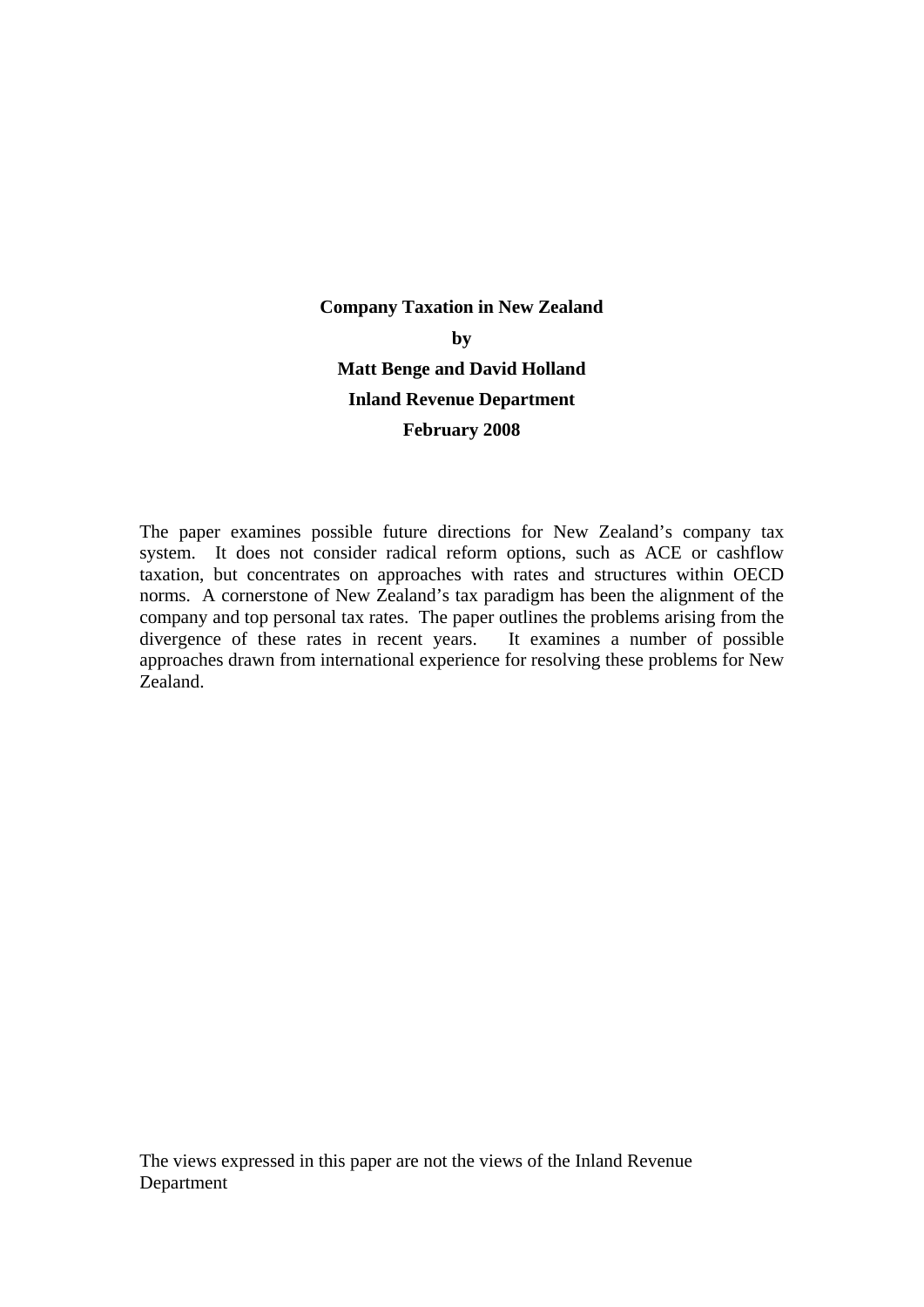#### **Introduction**

The purpose of this paper is to examine the role of the company tax as a critical part of the New Zealand income tax system. It does not consider radical reforms such as ACE systems or cashflow taxes. Rather, it examines tax design issues within the context of a company tax with conventional rates and structure. Nor does it make a detailed examination of the imputation system which forms a key bridge between company and personal taxation.

The general features of New Zealand's company tax system were established in the reforms of 1989. Since that time, there have been an accumulation of specific policy changes and an evolution of New Zealand's economic context and the broader company tax environment. This has led to pressures on the current regime. This paper briefly outlines these pressures and considers a number of policy responses to them. Some of these pressures are external and arise from international considerations, in particular downward pressures on the company tax rate. Domestically, they arise principally from the gap between the company and personal tax rates leading to tax minimising behaviour by taxpayers; what has been termed the integrity issue, and how best to respond to it.

The appropriate response to these pressures must take into account a number of key facts that form the New Zealand context:

- Company taxation provides a higher level of government revenues than in most other OECD countries. In 2006 New Zealand collected 5.8 percent of GDP in company tax which was the third highest ratio for the OECD. The OECD average was  $3.9$  percent<sup>[1](#page-1-0)</sup>;
- Company taxation and the imputation system have two key roles in sustaining revenues from the New Zealand tax system:
	- o Application of source base taxation for profits arising in New Zealand; and,
	- o Backstop to personal taxation;
- New Zealand is a relatively open economy but it is geographically isolated;
- New Zealand has a very mobile labour force. In 2000 about 16 percent of New Zealanders lived abroad and about 24 percent of highly-skilled New Zealanders lived abroad. This was the highest ratio in the OECD for highlyskilled individuals living abroad. $2$
- The proximity and degree of integration with Australia. Almost 55 percent of FDI into New Zealand is from Australia and just over 55 percent of outbound FDI from New Zealand is into Australia.<sup>[3](#page-1-2)</sup> There is free labour mobility between Australia and New Zealand.

<span id="page-1-0"></span><sup>&</sup>lt;sup>1</sup> Source: OECD.

<span id="page-1-1"></span> $2$  Source: Treasury (2009).

<span id="page-1-2"></span><sup>&</sup>lt;sup>3</sup> Source: Statistics New Zealand.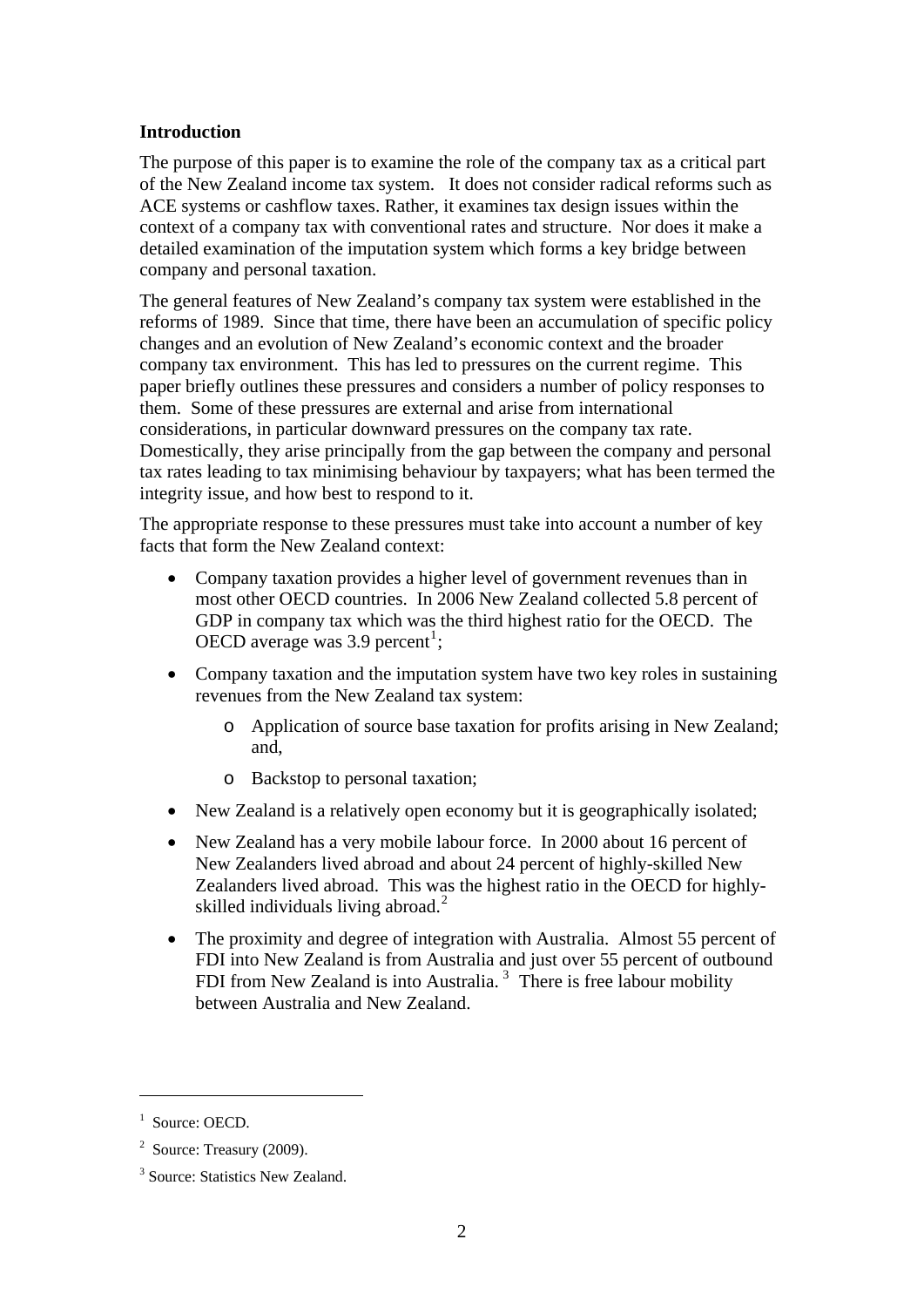#### **The New Zealand Policy Paradigm**

In the 1980's and 1990's many OECD countries implemented reforms of their tax systems that broadened their tax bases and lowered their tax rates. The attempts of the 1970's to use tax incentives to direct economic development and stimulate activity were largely seen to have failed. The promised increases in investment expenditures failed to materialise, tax systems became a miasma of complexity and government revenues were eroded as tax bases narrowed. New Zealand joined in the low rate / broad base reforms and went further than most countries.

The policy thrust of New Zealand's reforms of the late 1980s and subsequent adjustments was to apply a single level of tax on a broad-based definition of income. The major components of the system were:

- 1) Alignment of top personal and company tax rates Alignment of the personal tax top rate and the company tax rate was arguably the cornerstone of the New Zealand system. In combination with the imputation system it eliminated most distortions which arise when income is earned through different entities and allowed New Zealand to avoid many of the complexities that arise in tax systems that apply different rates of tax to the same income earned in different forms. With aligned rates, the company tax provides a backstop to the personal tax system by preventing deferral of tax through shifting personal activity and assets to closely-held companies.
- 2) Reasonably flat personal tax system Unlike most OECD countries, New Zealand taxed income from the first dollar earned; there was no tax free threshold. Coupled with a broad base of income, New Zealand's revenue objectives could be achieved by what was, at that time, a reasonably low rate of company tax by international standards, (33 percent), and a very low, (the same 33 percent), top personal tax rate. Low tax rates, in themselves, contribute to simplification, by reducing incentives to tax plan and consequent anti-avoidance rules, and reducing the tax distortions that inevitably arise from definitions of income that cannot fully reflect economic income, (inflation, measurement of depreciation rates etc.).
- 3) Broad tax base New Zealand broadened its tax base, achieving a greater broadening than most other countries. A welter of tax concessions were removed including export and export marketing tax incentives, accelerated depreciation and numerous special incentives for farming, forestry and other industries. Under the income tax there were few explicit incentives and a comprehensive definition of income was implemented, e.g. the Financial Arrangement rules that impose comprehensive accrual taxation of interest and similar income. The major departure from international norms was that many capital gains are not subject to tax. (Gains earned on revenue account are subject to full tax rates.) New Zealand's GST also stands out as very comprehensive, applying a single rate to a broad base of goods and services. In practice, broad-based taxes that enable low rates are likely to reduce the economic costs of taxation and the opportunity and incentives for avoidance.
- 4) Imputation system New Zealand's imputation system was designed as a practical way to implement an integrated tax system. It ensures that income earned through companies bears a single level of tax. Income retained in the company is subject to the company tax rate, originally equal to the top personal tax rate. This meant that companies could not be used to defer tax for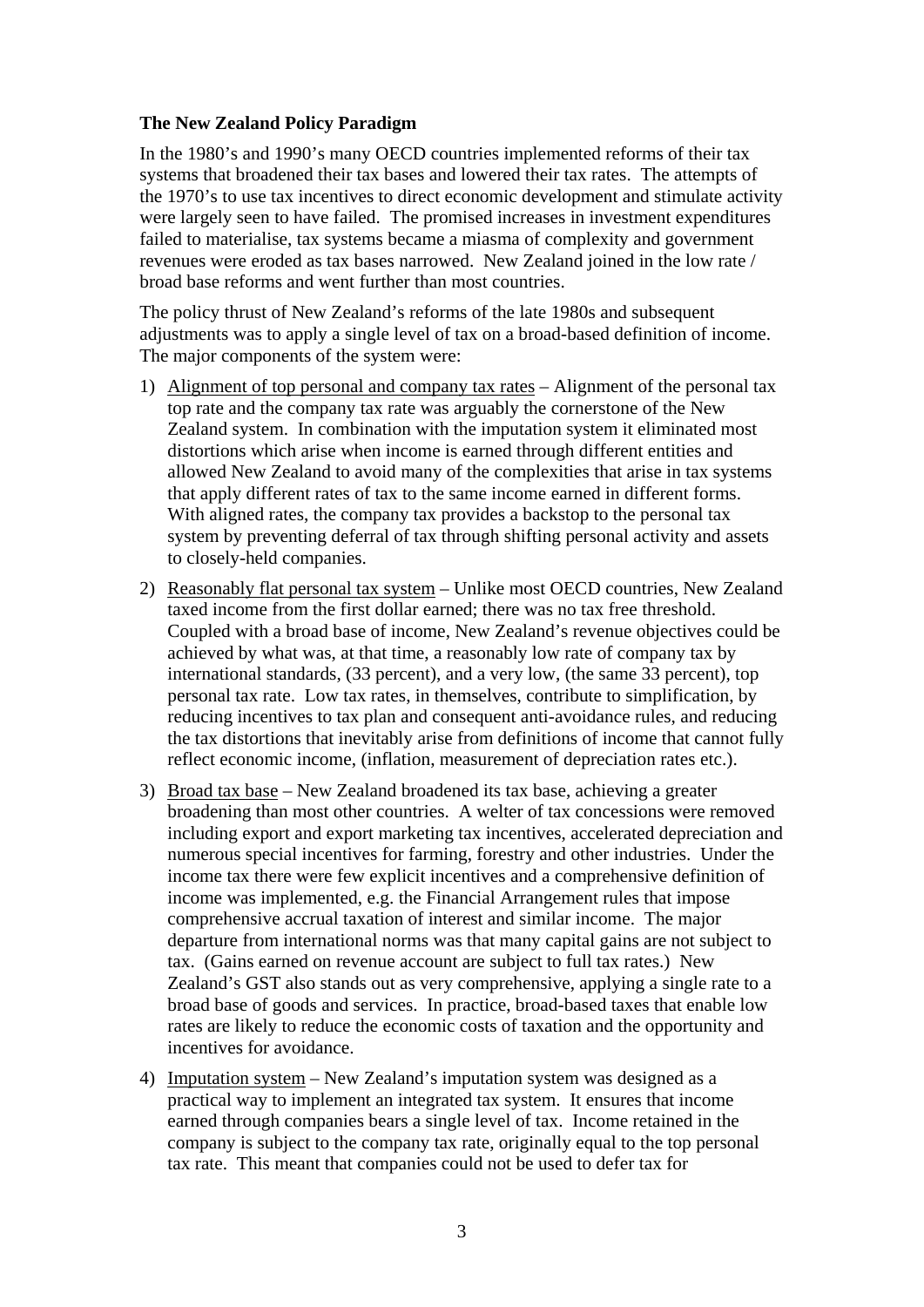shareholders on the top marginal rate. At the same time, firms could distribute profits and have them taxed at the marginal rates of shareholders if they wished. This was to prevent the over-taxation of company profits where this was material. As a result, New Zealand, (and Australia which also has an imputation system), has internationally high distribution ratios of company income and most income ends up being subject to tax at the tax rate of the shareholder<sup>4</sup>. By design, imputation provides a back up to the company tax since unimputed dividends are subject to full taxation at the personal level, reducing the incentives for tax minimisation for companies that wish to pay imputed dividends.

5) International taxation – With some provisos, the basic model underlying the taxation of resident individuals is taxation of worldwide income (i.e., on both their domestic-source and their foreign-source income).

There is considerable controversy over how best to tax outbound investment income. In principle, it can be in a capital exporting country's interest to fully tax such income as it accrues, allowing a deduction rather than a credit for any foreign taxes. This would equalise the pre-tax rate of return on domestic investments with the net-of-foreign tax return on offshore investments. This can be justified on the grounds that the benefit that New Zealand as a whole gets on its domestic investments is the total pre-tax rate of return, which includes taxes paid to fund government expenditures. For offshore investments, the benefit to New Zealand is the post-foreign tax return, since foreign taxes do not provide any benefit to New Zealand. Thus, taxing individuals on their net of foreign tax offshore income (allowing a deduction rather than a credit for any foreign taxes) will cause individuals to invest in ways which maximise the welfare of New Zealand as a whole. $5$ 

In practice, at the company level, international tax conventions prevent countries from only allowing a deduction for foreign taxes paid when taxing income from outbound investments. Instead countries, including New Zealand, are constrained to allow either a credit for foreign taxes or to exempt such income at the company level. However, the imputation system is a step in the direction of reinstating a deduction for foreign taxes. Because not all profits are distributed each year, there will normally be a deferral benefit. Overall, the imputation system is likely to increase the efficiency of offshore investment from a New Zealand perspective. Also and importantly it provides a base protection role in reducing incentives for New Zealand companies to transfer price profits to lower taxed jurisdictions.

Under existing rules, New Zealand is the only country to tax the offshore active income earned by subsidiaries of its resident companies as it accrues. Other countries typically defer taxation until dividends are paid, allowing credits at that

<sup>&</sup>lt;sup>4</sup> Self-integration is facilitated by New Zealand's rules allowing taxable bonus issues to be imputed.

<span id="page-3-0"></span><sup>&</sup>lt;sup>5</sup> There are some possible qualifications to the simple national welfare maximisation story. If offshore investment by a New Zealand resident creates scope for additional inbound investment and this inbound investment generates taxable income, this can create a case for a lighter taxation of outbound investment than full taxation with a deduction for foreign taxes. This is the so-called "seesaw effect", see Slemrod et al (1997). However, offshore investment by domestic firms is unlikely to be matched dollar for dollar with inbound investment. Moreover, equity is only about one third of inbound investment and debt is normally subject to only very low rates of tax. This means that for New Zealand the simple national welfare maximisation story is not likely to be qualified much by allowing for the possibility of inbound investment flows.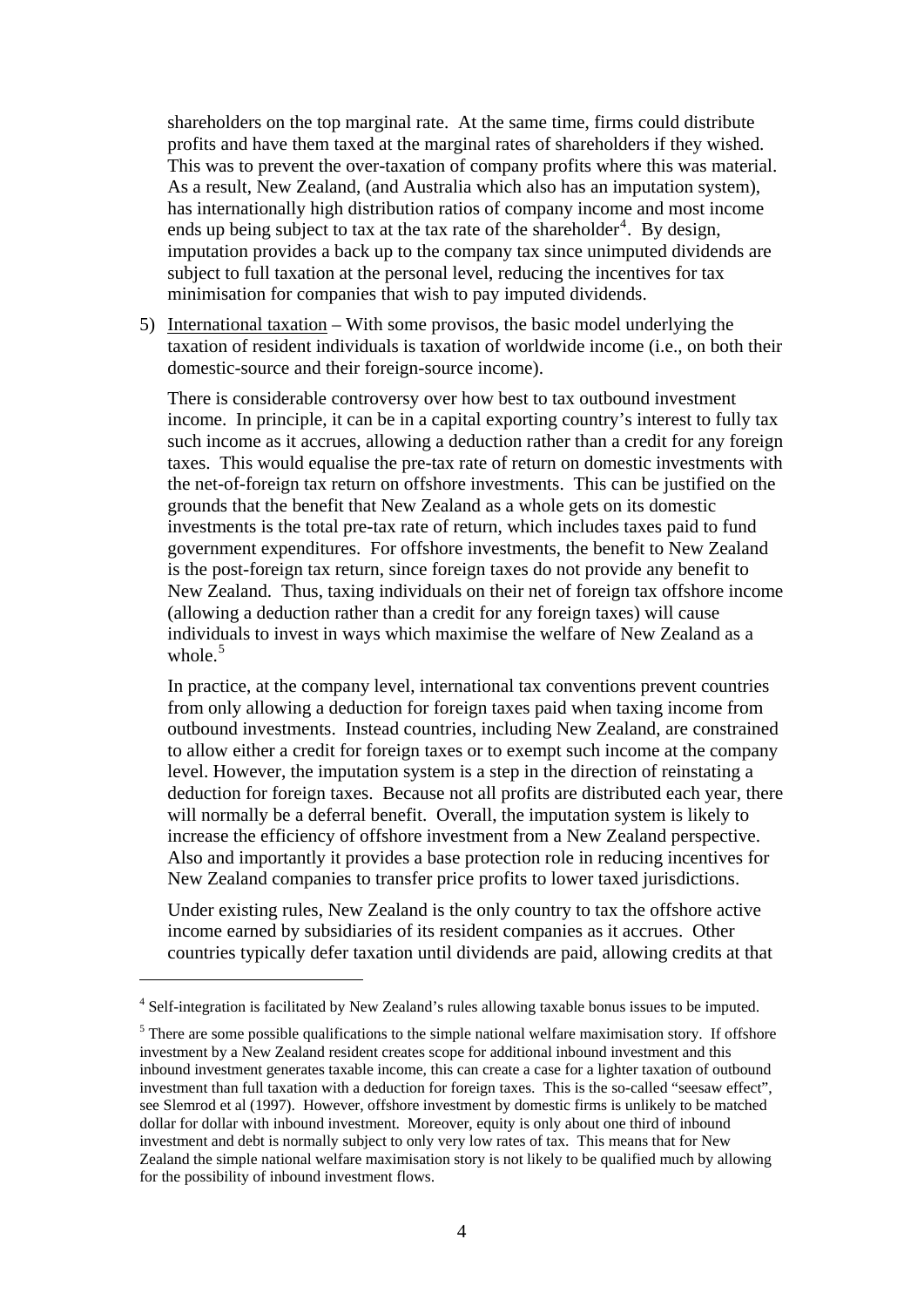time, or exempt the income<sup>[6](#page-4-0)</sup>. Under legislation currently before Parliament, New Zealand's system of international taxation of the offshore income of companies will be brought into line with international practice, and active offshore income earned by offshore subsidiaries will be exempted from company tax.

New Zealand taxes non-residents on their New Zealand sourced income. In contrast to the taxation of residents, in principle, New Zealand does not seek to tax non-residents on income not sourced in New Zealand.<sup>[7](#page-4-1)</sup> The main way that nonresidents are taxed on their New Zealand source income is through our company tax.

There are theoretical arguments that can be advanced against taxing non-residents on their New Zealand-source income. Taxing this income will tend to drive up the pre-tax rates of return that companies need to make. This has the potential to reduce inbound investment and lower productivity and wage rates. Under certain strong assumptions including the absence of any 'economic rents' from investment in New Zealand, this tax could end up being borne by New Zealand residents but in a less efficient way than if they were taxed directly.

But there are at least two opposing considerations. First, if investment flows into the economy from countries with foreign tax credit systems, lower taxes on income in New Zealand may be offset by higher taxes abroad. In this case, New Zealand taxes need not discourage inbound investment. Second, and much more importantly, foreign investment into New Zealand will often generate economic rents (i.e., returns that are higher than the minimum that would be required to justify the investment). In this case the arguments against taxing non-residents on their New Zealand source income break down. The main effect of taxing this income may be to generate tax revenue and allow lower taxes to be imposed on New Zealanders rather than discouraging investment.

No developed country exempts foreign residents on their domestic-source income, although Ireland has moved in that direction with its low company tax rate and Belgium has an allowance for company equity which exempts foreign residents on domestic source income up to the level of a risk free return. On balance, taxation of location-specific returns has led New Zealand to retain full source taxation.

#### **Where are we in 2009?**

<u>.</u>

Tax systems, like other complex systems, are subject to deterioration over time. Economic and political cycles come and go. Changes accumulate in response to those cycles. Moreover, changing circumstances can imply that old solutions may no longer address current challenges.

In a review chaired by Robert McLeod, New Zealand undertook a comprehensive review of its system early this decade, (see Tax Review 2001). While the review made a number of suggestions for change, it reaffirmed the basic paradigm of the New Zealand tax system. Outside commentators commented on the essential

<span id="page-4-0"></span><sup>&</sup>lt;sup>6</sup> New Zealand also has a grey list of eight countries with comparable tax systems which allows income to be accrued tax free and an exemption for dividends from affiliates.

<span id="page-4-1"></span> $7$  An exception is that there may sometimes be an NRWT impost. Foreign-source income passing through a New Zealand company and then to non-resident shareholders as dividends is currently subject to NRWT. This is under review.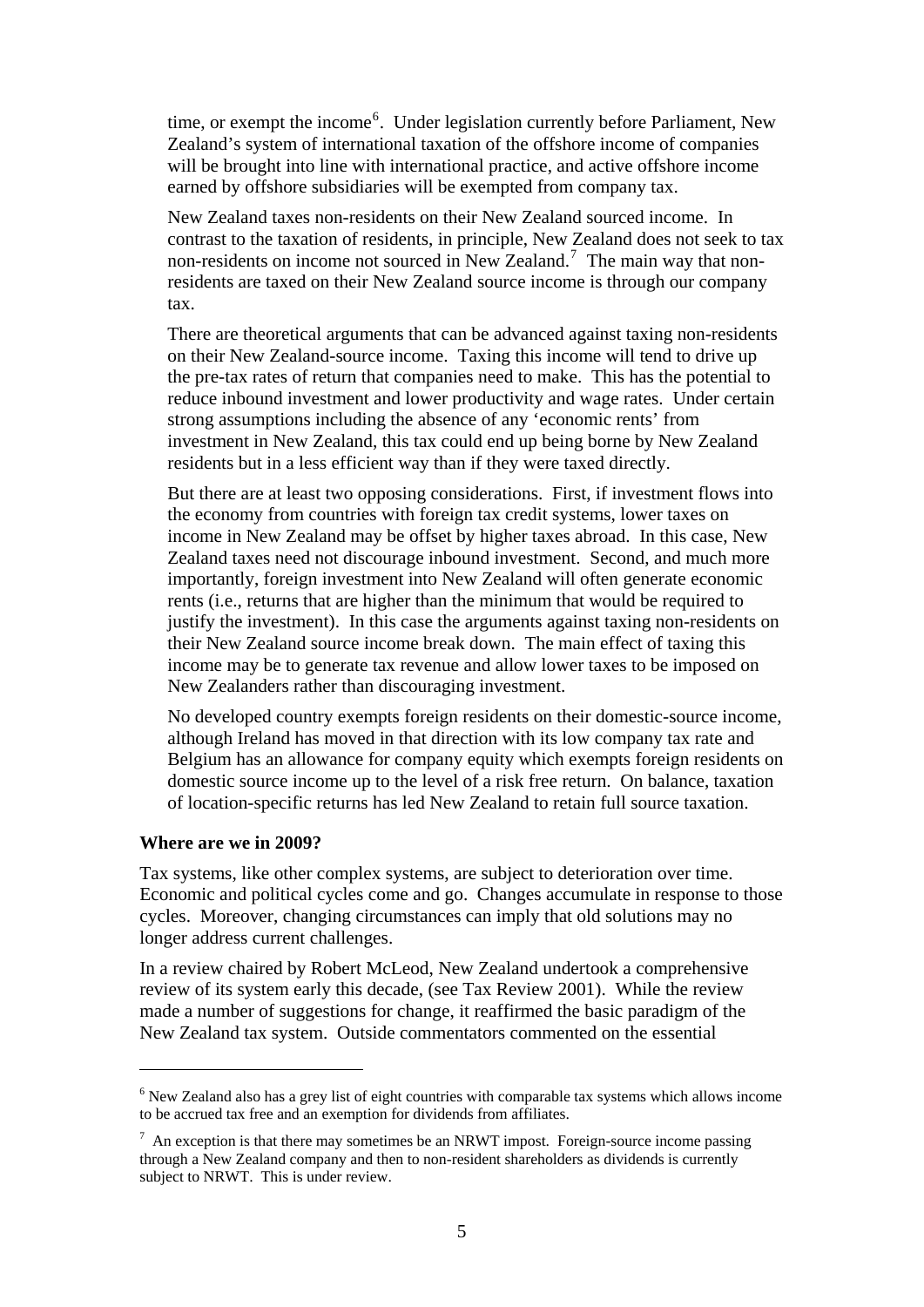soundness of New Zealand tax policy. However since that time there have been a number of developments in New Zealand taxation and it is appropriate to reassess the state of the tax system.

New Zealand has done well in avoiding base-eroding tax incentives. The openness of the New Zealand tax policy process and the memory of the chaos of the incentive riddled tax system of the mid-1980s have led to a consensus among policy makers and most private sector commentators against tax incentives.

In international taxation there has been a further, deliberate, retreat from accrual taxation of offshore income. The government has recently proposed to introduce an exemption for offshore active income exemption. This will bring New Zealand's practice more in line with international norms. The exemption responds to concerns that New Zealand-based firms suffer a disadvantage compared to competitors when operating offshore. This could have discouraged otherwise profitable expansion into offshore markets and could have led to migration of firms to other countries (including Australia) to take advantage of more liberal international tax regimes. The policy of allowing only a deduction for foreign taxes remains for dividends distributed to domestic shareholders out of offshore profits. The imputation system effectively taxes back the active income exemption. However, as noted above, deferral can significantly reduce the impact of personal level taxation.

It is the policy of rate alignment that has seen the greatest challenge. Recent tax rate changes include:

- i) Company rate, since 2008/09 reduced from 33 to 30 percent;
- ii) Top personal tax rate, since 2000/01 increased from 33 to39 percent, will fall to 38 percent in 2009/10 and 37 percent in 2010/11;
- iii) Trust tax rate, has remained at 33 percent;

<u>.</u>

- iv) Portfolio Invest Entity (PIE), tax rate capped at company tax rate since 2007, (reduced to 30 percent from 2008/09); and,
- v) Life insurance policy holder income, taxed at 30 percent since 2008/09.

Policy pressures arise from this diversity of tax rates because individuals can shelter personal income from higher effective marginal rates using companies, trusts, PIEs and other savings vehicles. Information derived from tax collection data since the introduction of the higher top rate indicates that there has been considerable rearrangement by taxpayers to minimise tax and avoid the full application of the apparent progressivity of the tax system<sup>[8](#page-5-0)</sup>.

There are a number of ways of escaping higher marginal and effective marginal tax rates by diverting income to lower-taxed companies or trusts. For example, by earning income through a company, an individual can ensure that income is taxed at a 30 percent rate so long as profits are retained within the company. While income may eventually be taxed at the shareholders' marginal rate when dividends are paid, there can be substantial benefits from tax deferral if income is retained for a number of years in a company before it is distributed as dividends. A sharp increase in the amount of imputation credits held by closely-held companies indicates that there is

<span id="page-5-0"></span><sup>&</sup>lt;sup>8</sup> This information is presented in the Briefing to the Incoming Minister, Inland Revenue Department, November 2008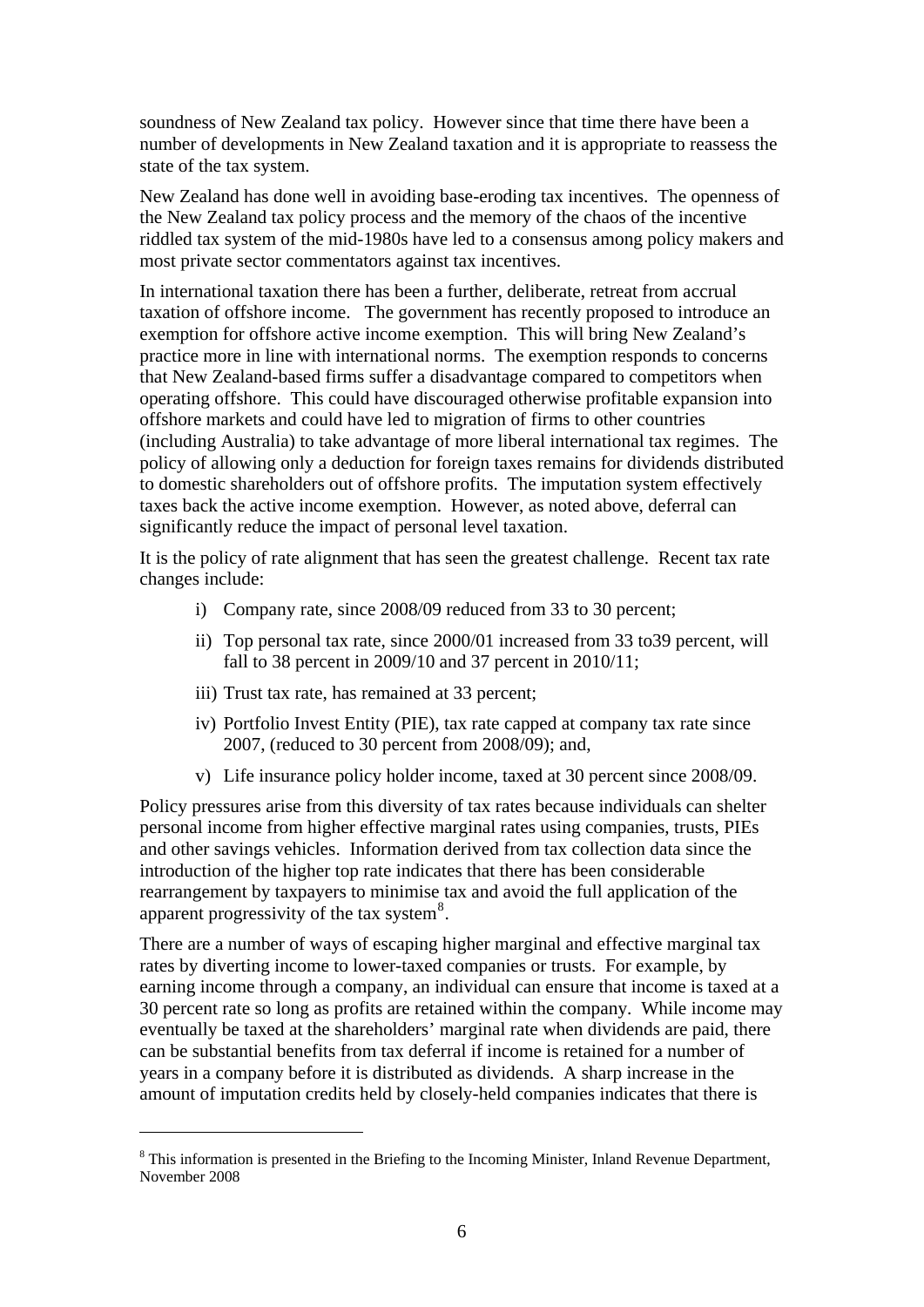significant deferral of dividend payouts for such companies in order to avoid the higher personal marginal tax rates.



Trusts can be used to shelter income by having it taxed as trustee income (at a rate of 33 percent) rather than having it distributed to beneficiaries and taxed as their income. There is continuing evidence of trustee income growing much more quickly than beneficiaries' income.<sup>[9](#page-6-0)</sup>

The effect of these various strategies is illustrated in the table below which shows aggregate income of individuals in different income bands for the years 1999, 2002, 2005, and 2007. The year 1999 was before the introduction of the 39 percent top marginal rate for incomes above \$60,000 and at that stage there was no spike of taxpayers clustered at \$60,000. Since then, an obvious spike has developed. For example, in 2007 there is much more income attributable to people earning between \$59,000 and \$60,000 than for other \$1,000 bands of income on either side. This is evidence that those who would otherwise be facing the top marginal rate are using companies, trusts and other savings vehicles to shelter income from higher rates of personal tax.

The sheltering raises concerns about whether it is fair for some taxpayers to be able to escape higher personal rates while others, such as salary and wage earners, face the top statutory tax rate. It also raises efficiency concerns. It is not costless for people to set up tax-efficient entities. From the nation as a whole's perspective, the money spent doing so is a source of economic waste. Savings and investment can also be allocated inefficiently to take advantage of lower tax rates.

<span id="page-6-0"></span> $9$  For fuller details, see Inland Revenue (2008). Greater tax benefits can be arranged by having companies taxed at 30 percent held by trusts. Accumulated earnings obtain a deferral advantage by being taxed at 30 percent, with a final tax of 33 percent applied when they are distributed to the trust.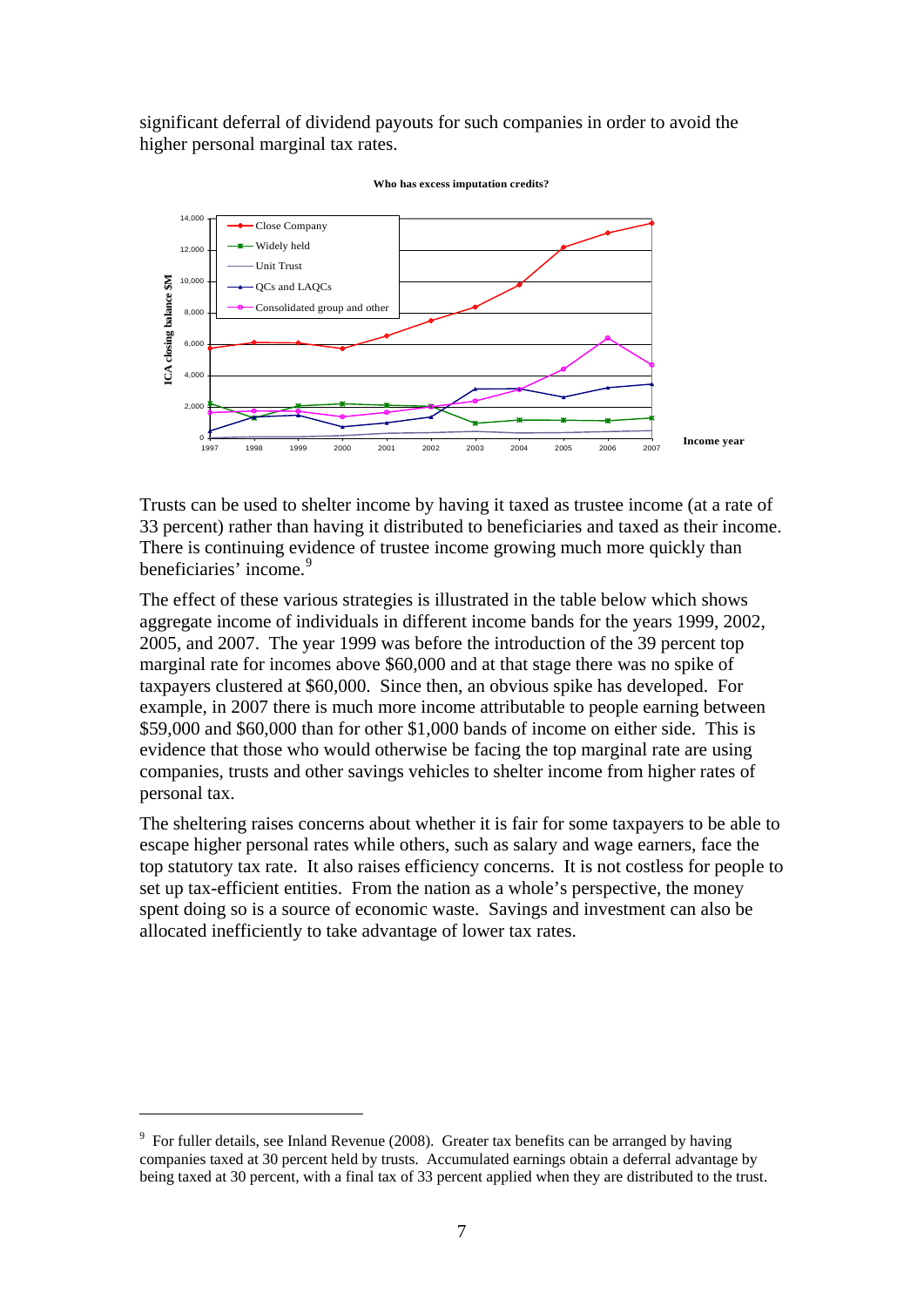

The current tax provisions also raise questions about the achievement of the objectives underlying the current statutory personal tax rates and thresholds and other measures which also affect EMTRs (such as abatement of Working for Families Tax Credits, Student Loans, and Child Support). These all apply if individual income is received and taxed as personal income, but not if earned in other ways such as through companies, trusts or PIEs.

There is considerable variety in the way that income is taxed depending on exactly how the income is earned.

|                             | <b>Accumulated</b>  | Distribution/Attribution of income |                 |                 |                 |
|-----------------------------|---------------------|------------------------------------|-----------------|-----------------|-----------------|
| <b>Type of Entity</b>       | <b>Entity level</b> | 59%<br>investor                    | 39%<br>investor | 33%<br>investor | 21%<br>investor |
| Direct Investment           | N.A.                | 59                                 | 39              | 33              | 21              |
| Trust $(a)$                 | 33                  | 33                                 | 33              | 33              | 21              |
| Company/Unit Trust          | 30                  | 59                                 | 39              | 33              | 21              |
| Company owned by trust      | 30                  | 33                                 | 33              | 33              | 21              |
| PIE                         | N.A.                | 30                                 | 30              | 30              | 21              |
| Widely held super fund      | 30                  | 30                                 | 30              | 30              | 30              |
| Life insurance policyholder | 30                  | 30                                 | 30              | 30              | 30              |

# **Marginal Tax Rates by Entity10**

 $10$  Inland Revenue (2008).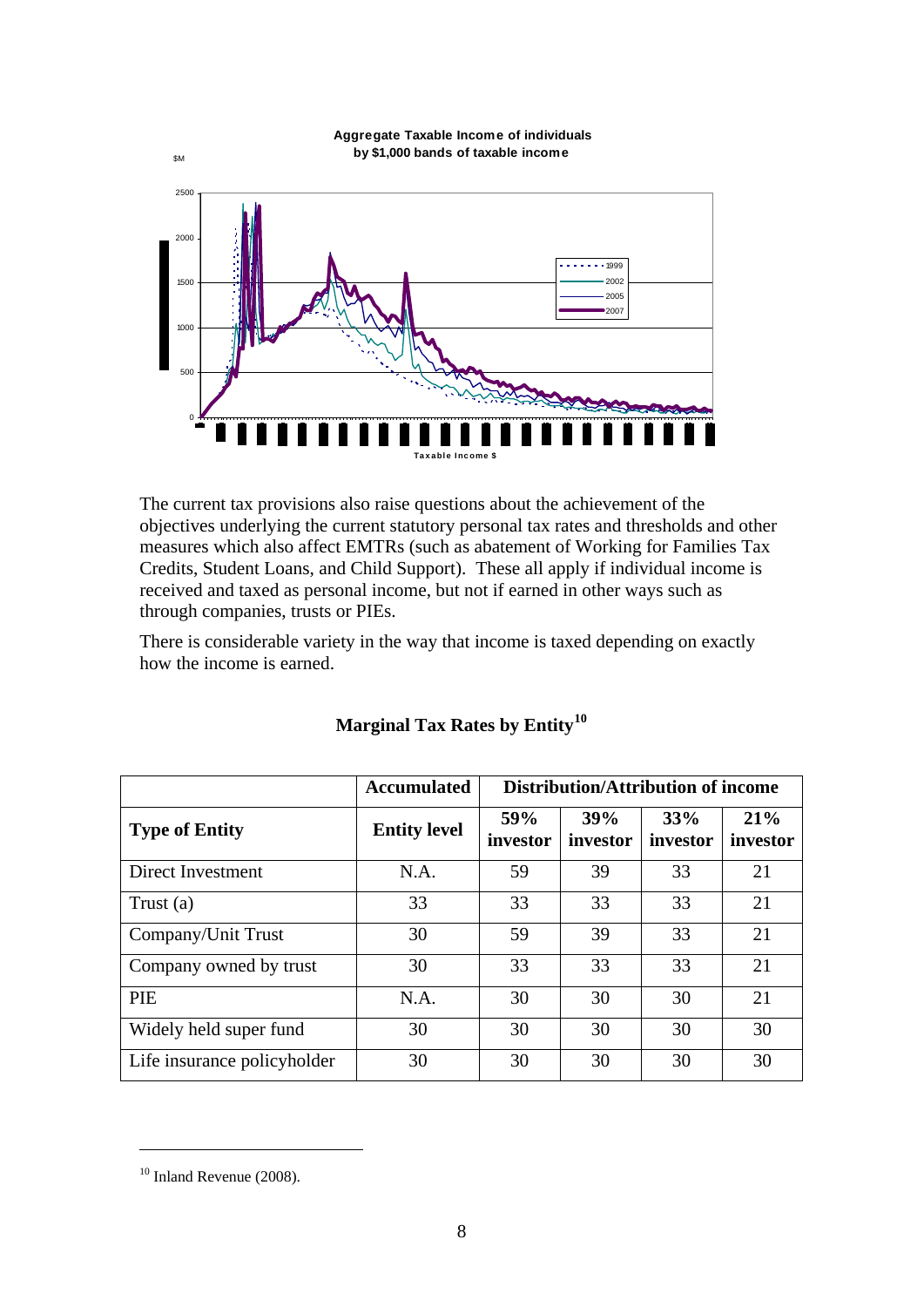## **Determining policy choices**

Arguably, a necessary condition for the viability of the current paradigm is maintaining a reasonable correspondence between the company rate and the top personal tax rate. Choosing the right tax structure depends upon predictions of future company tax rates and political choices about tax mix and progressivity. The government has announced a longer term goal of returning to a balanced set of rates, with the company tax, the trust tax and the top personal rates all aligned at 30 percent. The remainder of the paper examines the issues relevant to the achievement of this objective.

There are a number of broad questions the answers to which will inform the policy discussion.

• Does policy of alignment of company and personal tax rates still make sense?

Are the perceived simplification and efficiency benefits of rate alignment still valid today? Or might growth and productivity considerations drive down the desired company tax rate to a rate that is lower than a government would want to levy on higher personal incomes?

• Is alignment achievable with international pressures on company tax rates?

Even if alignment of rates remains an appropriate policy objective, is the company tax rate a moving target? Will international rates continue to fall? If so, would New Zealand be forced to follow suit with further reductions in the company tax rate?

• Would a shift from income taxation to increased taxation under the GST be a viable way to achieve alignment even if company tax rates were to fall further?

Could fairness objectives be maintained by providing an across-the-board cut in personal tax rates to align the top personal rate with the reduced company tax rate? Would a shift toward consumption taxation enhance economic welfare in a manner that complements the efficiency benefits of rate alignment?

• If not, or if achieving alignment may take a considerable time, what is the second best (possibly temporary) alternative?

Should measures be introduced, as in a number of OECD countries, to prevent certain types of personal income being sheltered in companies or should New Zealand align rates where possible, such as for capital income as in a Nordic approach?

## **Whither the company tax rate?**

In the 1987/88, New Zealand's company tax rate was 48 percent which was around OECD norms. In 1988/89 the company tax rate fell to 28 percent and then was raised back to 33 percent a year later where it remained until 2007/08 with a reduction to 30 percent in 2008/09. The company tax rate was relatively low compared to rates in other OECD countries from the late 1980s until about 2000. However, since the mid-1980s there has been a downward trend in company tax rates around the world and, even given New Zealand recent cut in its company tax rate, New Zealand's rate is now above the average for OECD countries.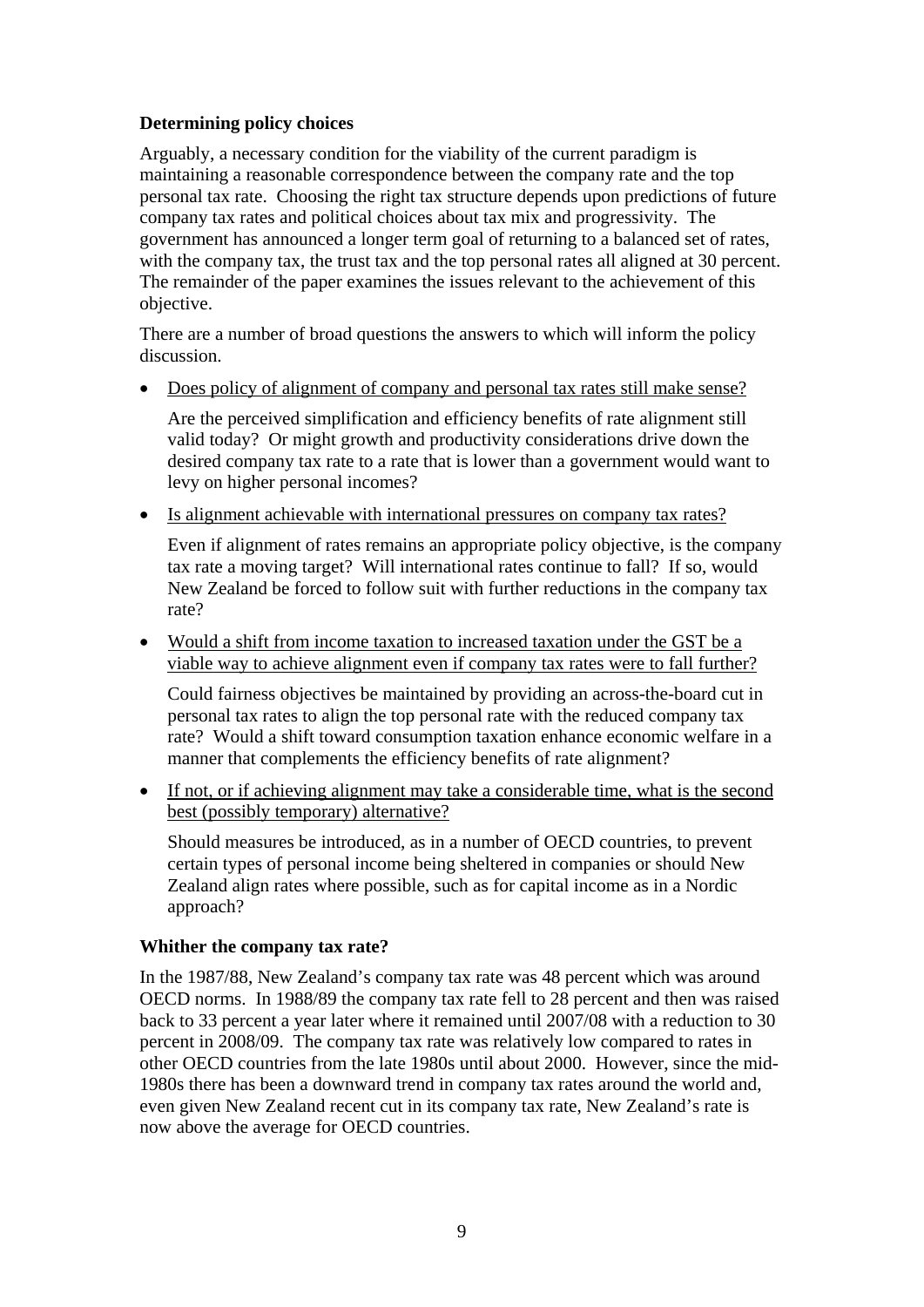



Source: OECD

Interestingly, however, as company tax rates have fallen across the world, company tax revenues have not declined as a proportion of GDP. Between 1985 and 2005 the average company tax rate fell from 49% to 28% but company tax collections increased from 2.6% to 3.7% of GDP. This is in large part because many countries have broadened their corporate income base while reducing their company tax rates to protect company taxation as a source of revenue.

**Company income tax rates and revenues (in percent)**  $\Omega$  1990 1995 2000 2005  $2<sup>1</sup>$  OECD average: Company income tax revenue as % of gross domestic product (left axis) New Zealand: Company income tax revenue as % of gross domestic product (left axis) Australia: Company income tax revenue as % of gross domestic product (left axis) OECD average: Company income tax rate (right axis) New Zealand: Company income tax rate (right axis) - - Australia: Company income tax rate (right axis)

So while reductions in company tax rates have been characterised by some as a "race to the bottom", perhaps a more accurate characterisation among OECD countries would be a structural improvement in tax systems towards low rates and broad bases in ways that, to date, have not impaired the company tax as a source of tax revenues, while reducing the distortionary impact of the tax.

This raises the question of the future path of company tax rates. Has reducing rates and broadening bases reached a natural limit. If so, from now on rate reductions

Source: OECD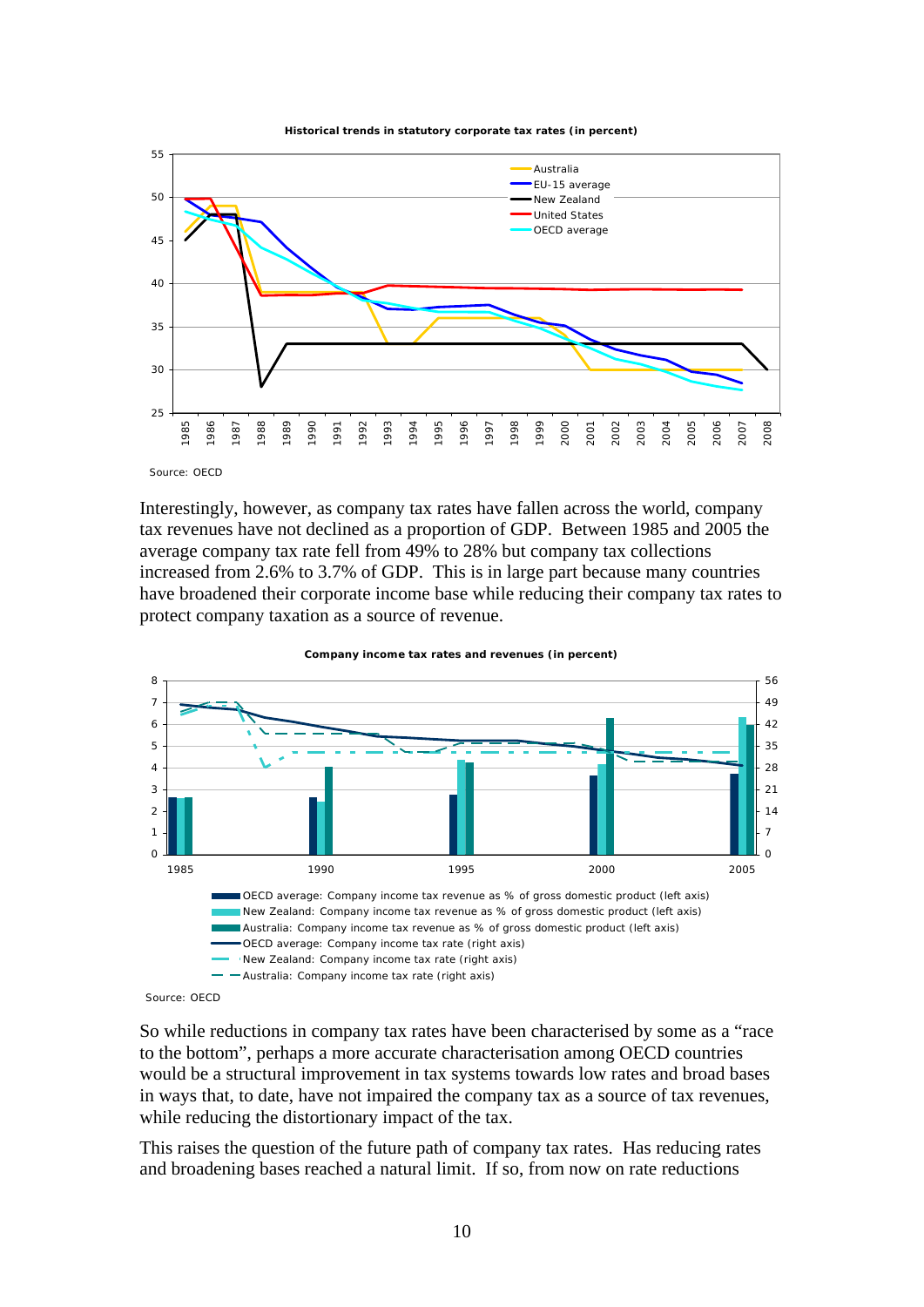would cost significant money. Will this slow the race to the bottom among developed economies?

Of particular interest to New Zealand is the future direction of Australia's company tax rate. Australia has announced a review of its tax system, concentrating on issues of competitiveness among others. Consultative documents suggest that it will maintain much of its current tax structure, including in particular its imputation system. For example, most submissions from businesses to the review have supported the retention of the imputation system. But the review may well lead to moderate company tax rate reductions in Australia. This raises the question; to what extent can New Zealand's rate be higher than Australia's?

This raises another important consideration. A relatively high company tax rate can make it attractive for multinational firms (especially from Australia with its imputation system) to stream profits away from New Zealand and into lower tax countries. This might be achieved by firms "thinly capitalising" the New Zealand operations (i.e., financing as much of their New Zealand activities as possible by using debt) or by transfer pricing arrangements where New Zealand entities pay as high as possible prices and charge as low as possible prices on transactions with associated companies overseas. There are measures to prevent transfer pricing and thin capitalisation but these are not perfectly effective. Incentives to stream profits from New Zealand overseas will tend to arise when the New Zealand company tax rate is higher than that in other countries.

## **Irish system – go for broke!**

Independent of international developments, New Zealand could choose to abandon rate alignment and unilaterally reduce company tax rates similar to the Irish system.

A high company tax rate may discourage capital investment by increasing the user cost of capital and so have a direct negative effect on labour productivity and growth, (see OECD 2008). There are other ways in which an excessively high company tax rate could affect productivity and growth. It could reduce the level of FDI. This could be important if FDI brings new innovation to New Zealand.

There has been much study of the effects of taxes on FDI. A recent authoritative survey reported a median semielasticity of -3.3 suggesting that a 1 percentage point reduction in the company tax rate would increase FDI by 3.3 percent (see, de Mooij and Ederveen, 2003). However, there is substantial variation across studies. There is also some evidence that there may be a less elastic response in countries with relatively low tax rates than in countries with relatively high tax rates (Benassy-Quere et al, 2005). This suggests after a point, further cuts in the company tax rate may have limited effects in increasing FDI.

A high company tax rate can also increase investment distortions which lower capital productivity because, in practice, economic income can never be measured and taxed properly. It can make New Zealand an unattractive place to base a business. This has the potential to reduce labour productivity and growth.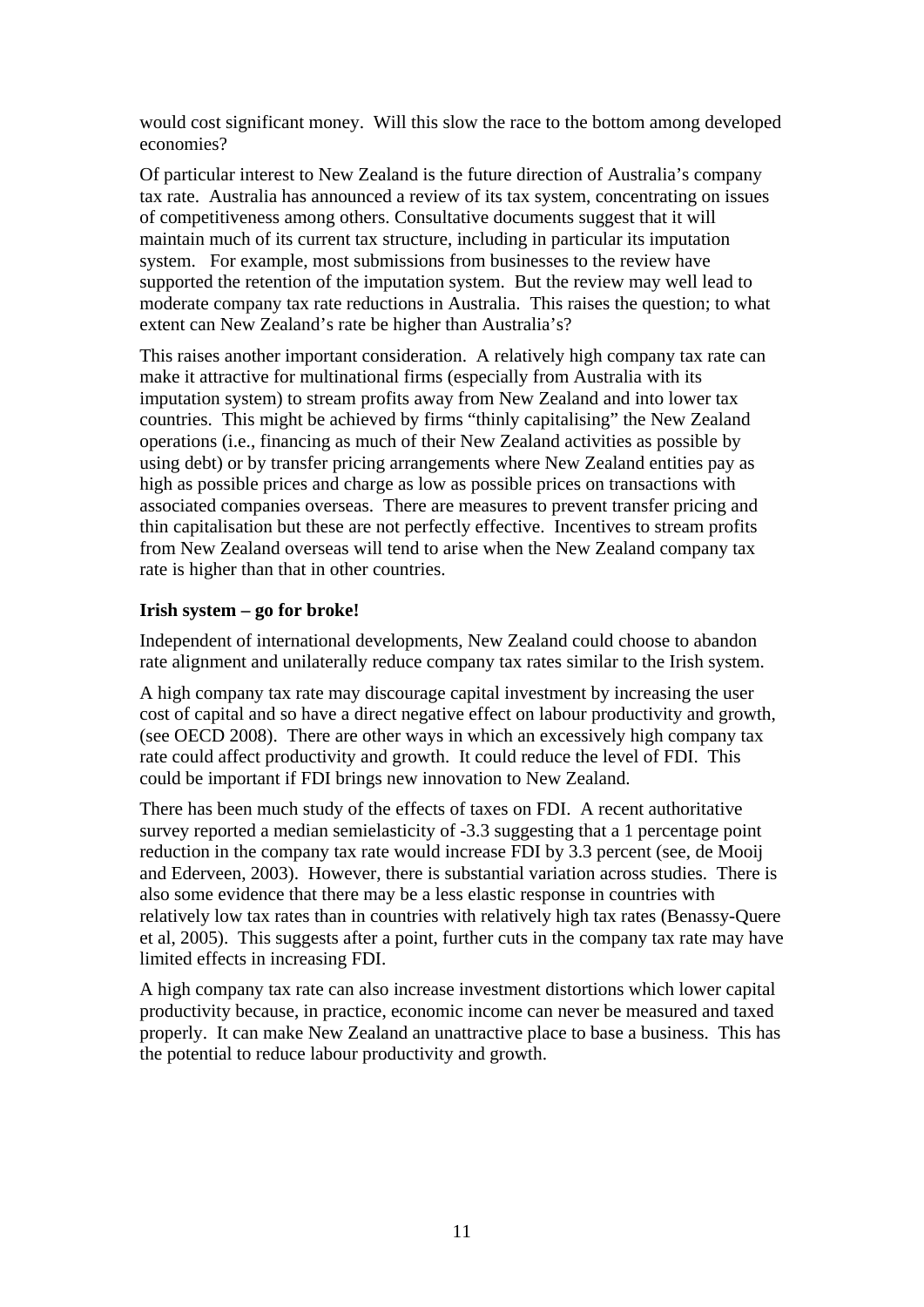The Tax Review proposed a deep cut in the company tax rate for non-resident owned companies to attract  $FDI<sup>11</sup>$  $FDI<sup>11</sup>$  $FDI<sup>11</sup>$ . A targeted reduction would, in principle, achieve the Irish objective of attracting FDI, without the added revenue cost of lowering taxes on domestic investment.

Could New Zealand, as a small island nation, hope to emulate Ireland? The answer depends greatly on the similarities and differences between New Zealand (today) and Ireland (in the 1980's at the beginning of the Irish miracle). Some similarities and differences are highlighted in the following table.

| <b>Ireland</b>                                      | <b>New Zealand</b>                                       |  |  |
|-----------------------------------------------------|----------------------------------------------------------|--|--|
| Small Island                                        | Small Island                                             |  |  |
| Educated English-speaking workforce                 | Educated English-speaking workforce                      |  |  |
| Member of EU (GDP \$19.2 trillion)                  | Member of CER (GDP \$1.2 trillion)                       |  |  |
| EU subsidies                                        | No subsidies                                             |  |  |
| On EU's doorstep                                    | Middle of nowhere                                        |  |  |
| Competing against high wage EU<br>countries for FDI | Competing against low wage SE Asian<br>countries for FDI |  |  |

A short perusal of the list suggests that New Zealand differences outweigh its similarities with Ireland.

Moreover, taxing company income is a way of taxing foreign residents on the profits they make through investing in New Zealand. Where foreign-owned firms are making economic rents from their investments in New Zealand, reducing the company tax rate could potentially lead to higher economic profits for their shareholders with little effect on investment. In this case, much of the benefit of a company tax cut could go to foreign residents.

A recent OECD study has estimated some very large effects of cutting company tax rates on growth of total factor productivity, (TFP) (OECD, 2008). The study suggests a reduction in corporate taxation from 35% to 30% would increase average growth of TFP by 0.4% per annum which they acknowledge to be an upper bound estimate. Trend TFP growth in OECD countries only averaged around 1.1% over the period 2000-2005. The paper notes that gains in growth are likely to be smaller for lower starting tax rates. That is, reducing company tax rates that are higher than average may have a greater impact than further reductions below the average rate. This latter effect has been reported in other studies.

But it would be dangerous to conclude that these results are necessarily applicable to New Zealand because some of the reasons identified by the OECD why company tax may reduce TFP growth are already substantially mitigated by our full imputation system. Moreover there may be other factors in New Zealand's situation which make a substantial rate cut less likely to be welfare enhancing.

<span id="page-11-0"></span> $11$  This could potentially be achieved in a number of ways: either by trying to define income earned on behalf of non-residents or by providing refunds of imputation credits as dividends are paid. Either approach would present formidable technical difficulties.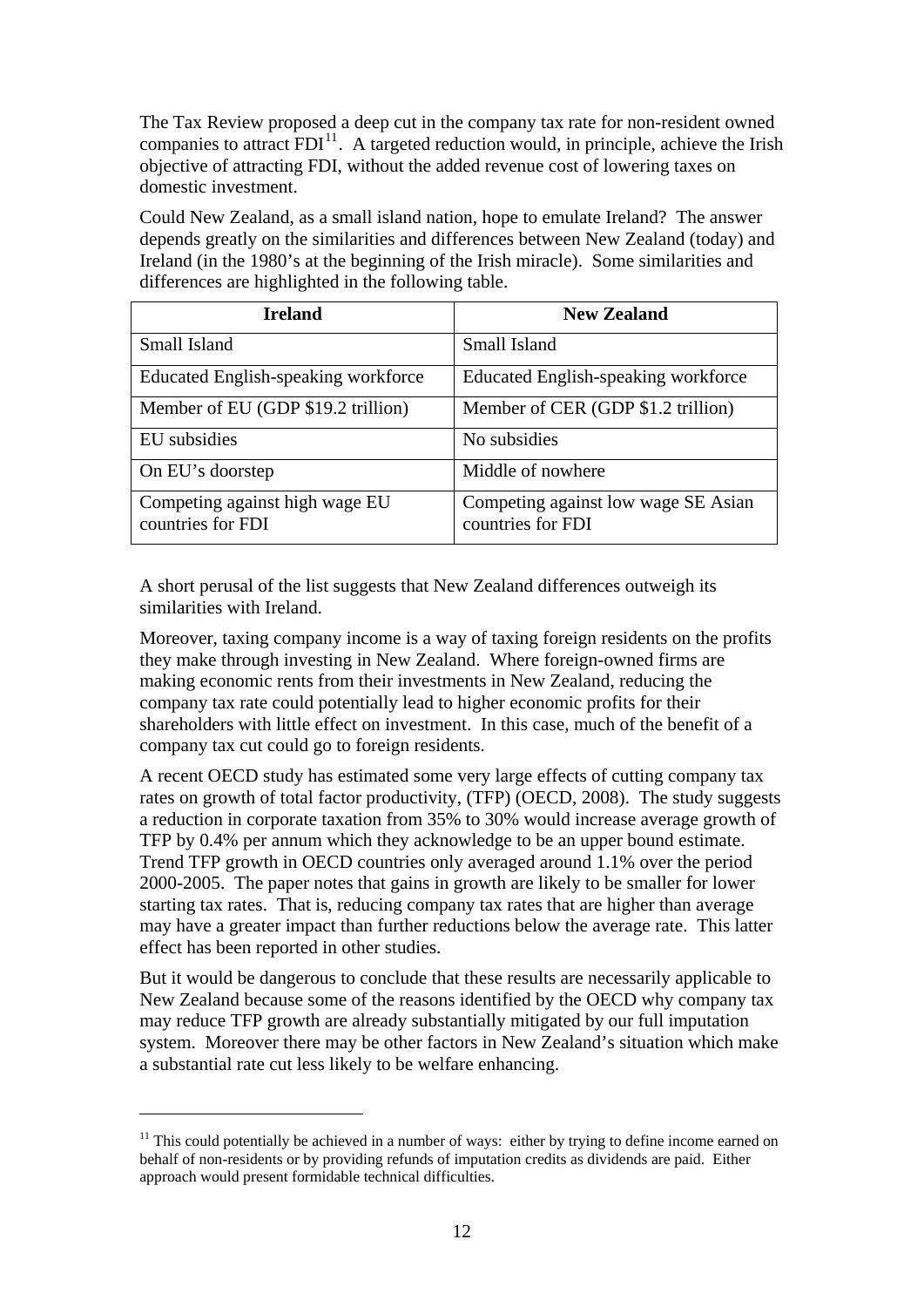An interesting question is whether economic rents are likely to be a bigger issue for a small isolated economy like New Zealand's than, say, a country in Europe adjacent to other similar economies. Typically FDI into New Zealand seems to be focussed on servicing the New Zealand market, (e.g. banks), where location-specific rents are likely to arise. These rents may be greater in New Zealand than other countries that are more integrated into regional markets. Therefore the foregone tax on rents from a cut in tax rates may weigh more heavily on New Zealand than other economies.

The increase in FDI that New Zealand might expect to gain from a cut in tax rates may well be smaller than for countries that are competing within a regional market for FDI. Consider the choice of whether to establish a new plant in Germany or right across the border in Austria. The choice of country may have relatively little effect on the productivity of the plant or its ability to service the regional market. In that case, it might be expected that the decision of where to invest might be significantly affected by taxes. As the bulk of FDI into New Zealand services the domestic market, inbound FDI into New Zealand may be less sensitive to tax. For example, in competing for footloose manufacturing, it is questionable whether New Zealand would ever be used as a major manufacturing hub to supply the Asian market, irrespective of its tax system.

Company taxes are a high proportion of government revenues in New Zealand. Accordingly, replacement taxes would need to be levied on New Zealanders, this may make New Zealanders as a whole worse off. Given the high degree of non-resident ownership in New Zealand reducing taxation on non-residents would be very expensive.

Finally, a tax preference for income earned by companies, but not other forms of income, leads to inefficiencies in choice of entity, type of investment and financial decisions, such as distribution of profits, which in themselves can impair productivity and growth.

A case would need to be made that increases in capital stock and productivity flowing from increases in FDI engendered by the low company tax rate would be of sufficient net benefit to New Zealand to overcome these various costs.

A deep general rate cut, as in Ireland, would have profound structural implications for the tax system.

• Integrity measures

Measures to prevent deferral of taxes on personal income shifted to companies would be required. These are outlined in more detail in the section on the "Mindthe-gap" approach

• Role of imputation

With deep cuts in company tax rates, imputation may no longer be considered appropriate. Ireland, for example, has a classical tax system.

• Capital gains taxation

A classical tax system generally requires a capital gains tax to prevent avoidance or undue deferral of dividend taxation.

The general conclusion in New Zealand to date has been not to introduce a deep rate cut. Should this conclusion be reconsidered?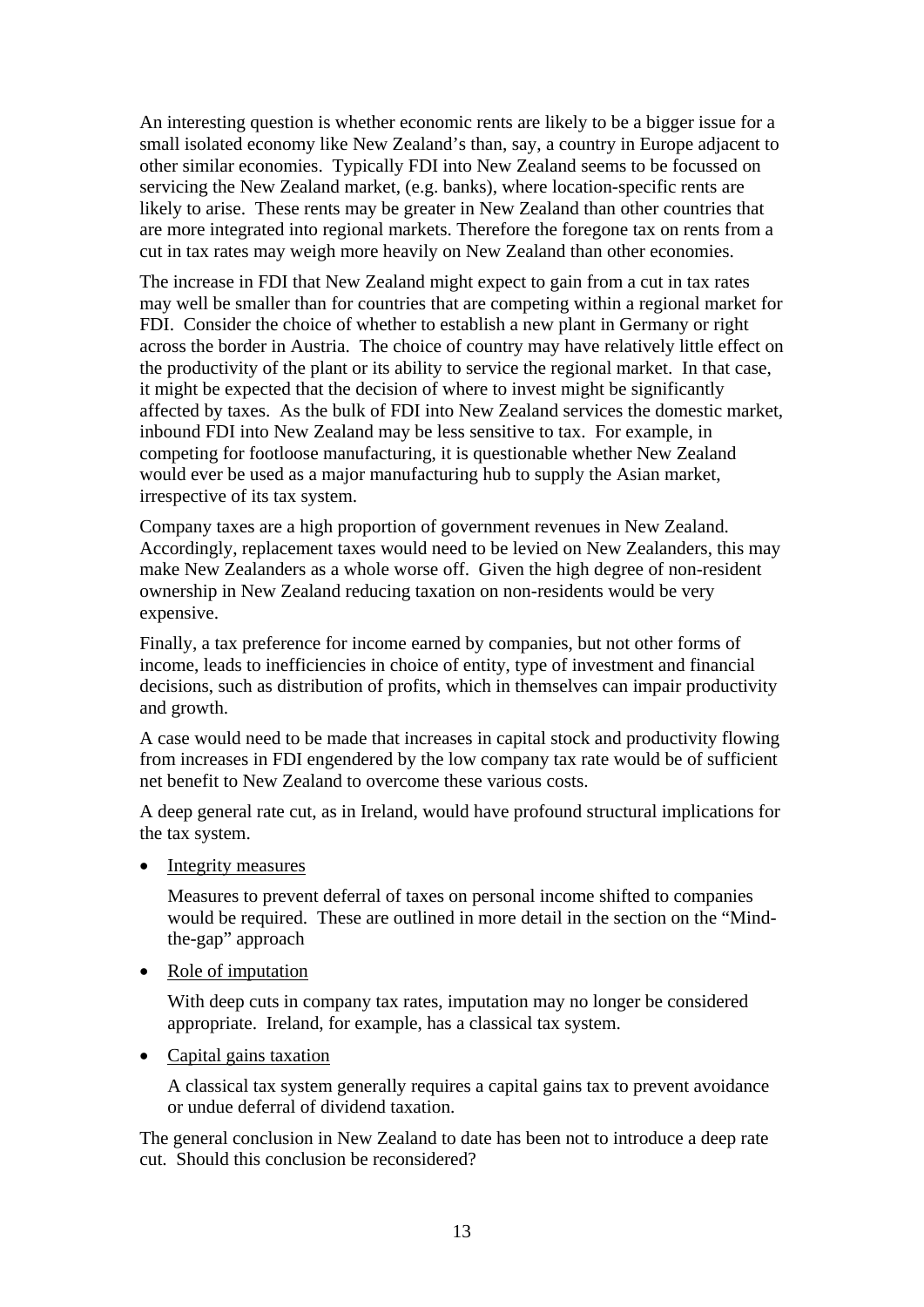### **Addressing integrity problems**

Integrity problems can be addressed by reducing the variation in tax rates facing taxpayers in different situations. There are a number different ways in which tax rate variation could be reduced.

The fundamental decision, which frames other decisions on the rate structure, is the level of the company tax rate relative to the tax rates (particularly the top rate) on personal income.

Choices by government on tax rates applied to the income of individuals will reflect views on the level of revenues required to fund governmental spending programmes, the appropriate progressivity of the tax system, and efficiency considerations related to the impact of taxation on economic behaviour. Choosing the appropriate company tax rate reflects a balance of revenue objectives, international considerations and the structure of taxation of domestic income. Finally, the tax system must be administratively feasible and should strive to minimise compliance costs to the extent possible.

Ideally, the tax system should be flexible so that it can evolve as New Zealand's needs change. For example, fiscal demands may change as there are economic or demographic changes, or particular tax parameters may need to be calibrated due to external factors; for example, a lowering of the rate of the company tax in response to continued reductions in company tax rates internationally.

There is no one best way of balancing these considerations and different countries have chosen different routes to achieving their objectives. These are summarised below as a guide for possible approaches to lessening the current inconsistency in marginal tax rates.

Conceptually, tax rates could be made more consistent in three different ways:

• Alignment approach

The top personal and company tax rates would be the same. Alignment would essentially return the tax structure to New Zealand's pre-2000 alignment of the company and top personal tax rates, presumably at the new company tax rate of 30 percent;

• Mind-the-gap approach

Integrity measures would be introduced to prevent current tax deferral and diversion possibilities, while retaining a company tax rate lower than the top personal tax rate;

• Nordic approach

A split rate system would be introduced with a lower tax rate applying to income from capital that aligns personal tax rates on investment income with the company tax rate, but continues to tax labour income at full personal tax rates. Variations of this approach have been adopted by the Nordic countries.

#### *Alignment approach*

The most direct return to the New Zealand paradigm would be to align the top personal tax rates with the company rate. The top personal tax rates of 33 and 39 percent (shortly to be 33 and 37 percent) would be set equal to the company tax rate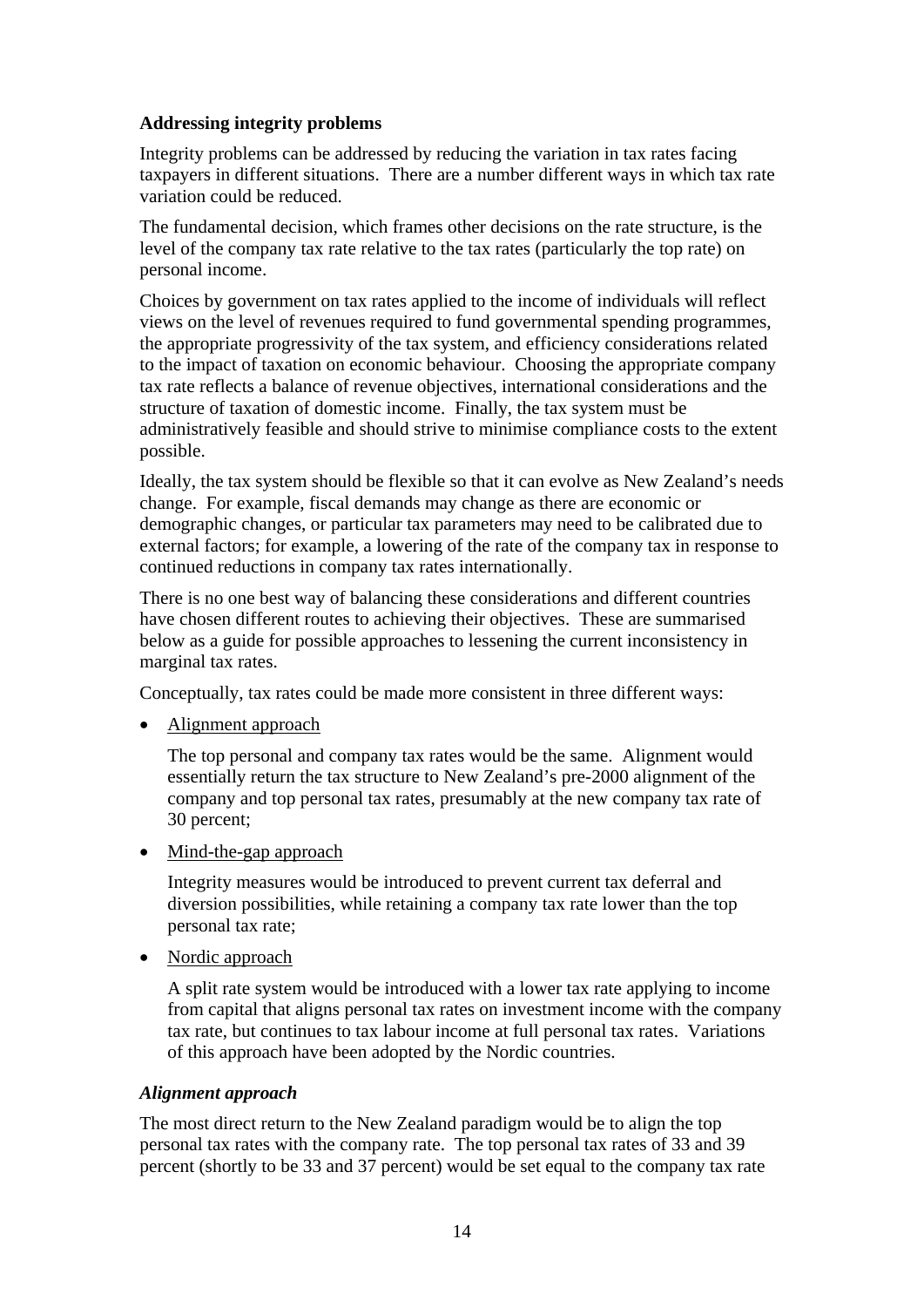of 30 percent. This is clearly the simplest way to eliminate the disparity of rates among different entities. It avoids the need to distinguish between active and passive income, as under the Mind-the-gap approach and avoids the practical complications of Nordic tax system.

Arguably alignment is the preferred option. An individual would be taxed on all forms of income earned through any entity at similar tax rates. Incentives to structure holdings of assets in artificial ways would be eliminated. Marginal tax rates would be reduced, reducing distortion from higher marginal tax rates on decisions to work and invest. Complex distinctions required to implement both the Mind-the-gap and Nordic approaches would be avoided. The Nordic approach would achieve the efficiency benefits with respect to capital income, but would continue to apply high rates of tax on labour income at the top end. New Zealand labour (and skilled labour in particular) appears to be particularly mobile, especially between New Zealand and Australia. The efficiency costs of high personal tax rates could be higher than other countries.

There are a number of questions that need to be addressed in assessing the feasibility of this option.

• Pressures on company rate

Can a company tax rate of 30 percent be sustained – or will the question of alignment re-emerge if international pressure forces continuing cuts in the company rate. In other words is the system flexible enough to deal with changing circumstances?

• Revenue raisers

Reducing the top marginal tax rates is expensive. This requires feasible, basebroadening measures to fill the revenue gap. The obvious candidate to fill the revenue hole, from an efficiency point of view would be to increase the rate of GST.

• Progressivity

A sharp reduction in the top marginal tax rate would cause concern for those that believe progressivity in the personal tax rate structure is necessary to redistribute income and promote fairness.

These fairness issues should be put in context. Because of the scope that high income earners currently have to shelter their income in companies and trusts, many of the best off in New Zealand are not necessarily subject to the top personal marginal tax rate. Moreover, government spending programmes as well as the tax structure will determine the progressivity of the government's fiscal programme.

Nevertheless, if reduced progressivity of the tax system were of concern, one way to address this would be to make a more dramatic shift from taxes on income to taxes on consumption, i.e. the GST. The progressivity of the personal rate structure could be maintained by lowering all personal tax rates by enough to equalise top personal rate and company rates.

Even so, some may argue that this could be unfair because lower income families typically consume a higher proportion of their income than do higher income families and so are likely to be harder hit by an increase in the GST. Much of the apparent regressivity of a GST increase would disappear if incidence is measured over the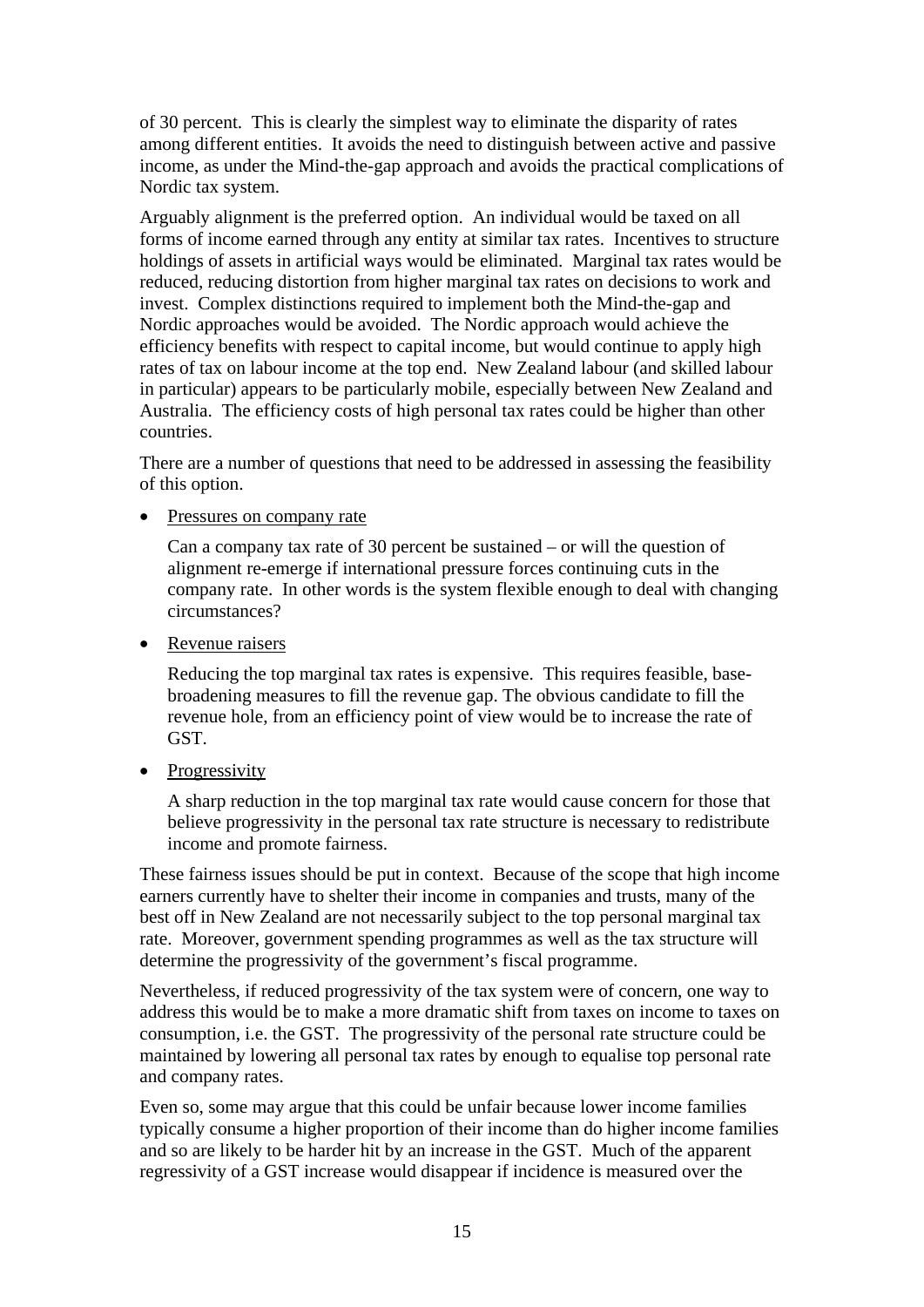lifetime of individuals. Differences in timing of income and consumption lead to variations of the ratio of consumption to income measured on an annual basis. However, many people consume most of their income over their lifetime, leaving little in the way of bequests. In any event, the poorest in society could be protected by compensating cost-of-living adjustments to low income benefits and the state pensions. Moreover, a switch from income to consumption taxes raises transitional fairness issues to the detriment of individuals with higher savings. Raising the GST effectively imposes a lump sum tax on existing wealth owners. Over a life cycle reduced taxes on investment income would compensate. However, for the current elderly, whose accumulated savings would have borne the higher income tax rates, and who do not plan to leave bequests, would be hit hardest.

An across-the-board rate reduction is likely to have efficiency advantages in addition to helping to address fairness concerns raised by the alignment approach. Currently even middle rate tax payers can face high effective marginal tax rates if they receive transfers under the working for families tax credits programme that are subject to an abatement rate of 20 percent. An across-the-board rate reduction would reduce these effective tax rates on income. To the extent that lower marginal income tax rates are offset by a higher rate of GST, there need not be increased incentives to work. However, the lower marginal income tax rates would be likely to increase the incentive to save and to reduce tax biases between different forms of saving.

Finally reliance on increases in the GST would provide an avenue to maintain alignment in the future if there are further reductions in the company tax rate in response to international pressures.

## *Mind-the-gap approach*

Under this system New Zealand's company tax rate would remain less than the top personal tax rate, with perhaps a modest reduction from current levels.

Most OECD countries have a company tax rate which is considerably less than top personal tax rate. Some countries have introduced integrity measures to prevent deferral of personal wage and investment income by shifting it to lower taxed closelyheld companies. While the concepts behind these measures are reasonably straightforward, their application can be complex in some situations. For example, the rules to maintain personal taxation of investment income on assets shifted to closely-held companies would require an active-passive distinction in the domestic context. The distinction is necessary to allow business income of the companies to benefit from the low company tax rate while preventing tax on income from personal savings to be deferred by transferring passive assets to a closely-held company. Similarly, measures are required to ensure that personal income earned through collective investment vehicles is taxed at the marginal tax rates of individuals. Finally, rules are required to prevent certain personal services being provided through a company to benefit from the low tax rate.

Rationale and economic incentives

The major rationale for a "Mind-the-gap" system is that it preserves flexibility and independence of the company and personal tax rates. The company tax rate can be set to respond to international and growth concerns, while the personal rate structure would be targeted at the redistributive goals of the government. It would reflect a judgement that the company tax rate would not be a stable platform on which to base the personal rate structure. It would represent a major departure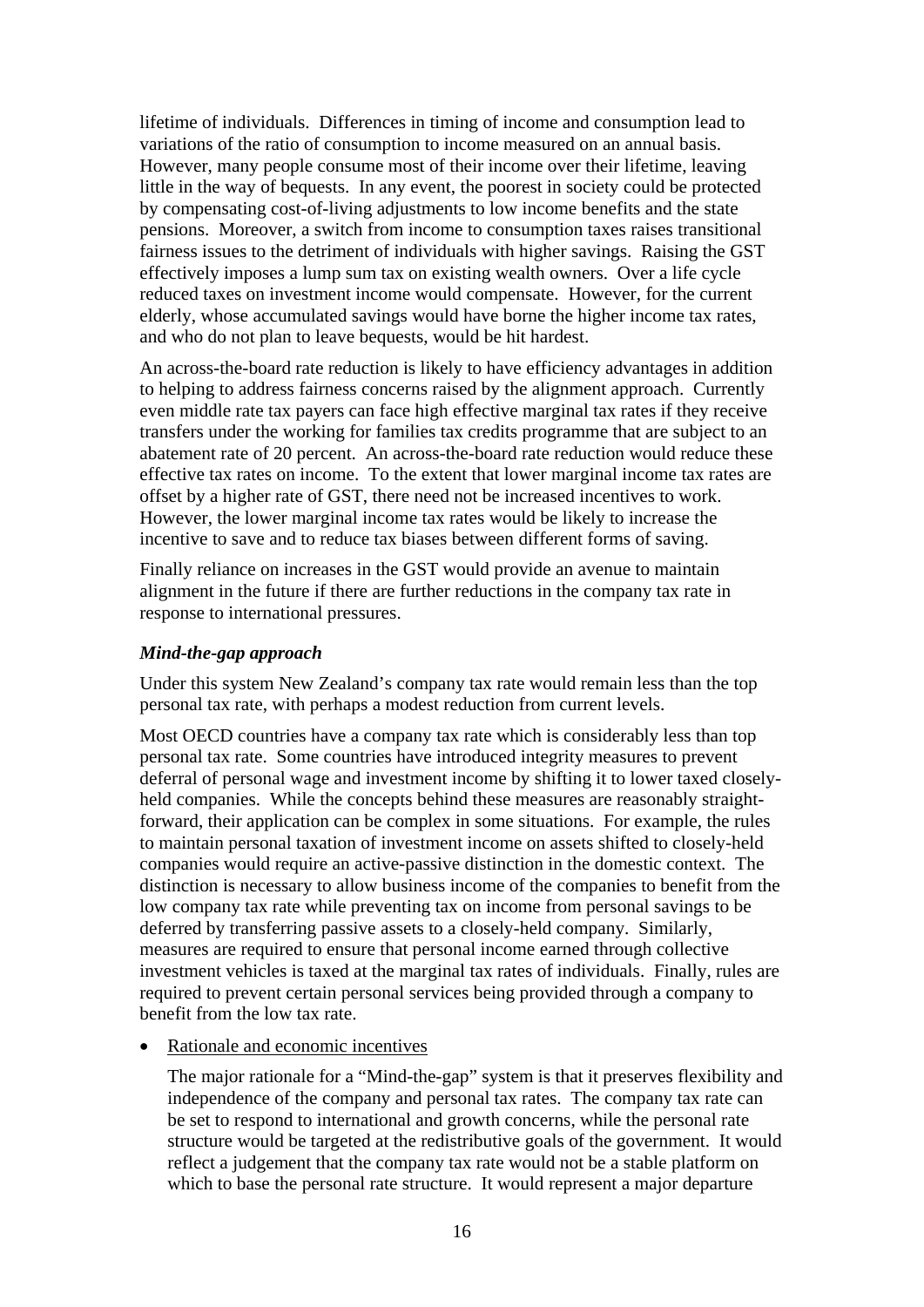from the New Zealand paradigm, as it would allow for a permanent de-linking of the company and personal tax rates.

For non-resident owned companies, it would represent a permanent reduction in tax. There would be greater flexibility in setting the rate to take account of goals for attracting FDI and minimising international transfer pricing pressures.

For domestically owned companies, the incentives depend upon the taxation of dividends at the personal level. If imputation were maintained, the lower company tax rate would provide an explicit tax incentive by allowing deferral of taxation for reinvested income. Such deferral, for active income, is sometimes advocated as providing extra funds for firms that are investing out of retained earnings. Whether the economic facts justify this incentive can be questioned.

The biggest disadvantage of this option is likely to be its effects on economic efficiency. Different rates of tax would be levied on active income earned through companies and by unincorporated businesses, biasing the choice of legal form. Lower tax rates on retained active income would bias high tax rate individuals towards investing in active businesses and away from possibly higher return passive investments.

Maintaining a rate gap moves away from some of the neutrality goals of an imputation system. Maintaining imputation would avoid double taxation of income passed through companies. This might be considered a particular advantage for closely-held companies versus widely-held. On the other hand, there would be differential tax imposts across companies according to the period until income is distributed $12$ .

Other solutions are possible. For example:

- i) Exempt imputed dividends to pass through the active income tax reduction; or,
- ii) Classical tax system, which double taxes company income and further discourages distributions.
- Other structural issues

1

A number of other issues are raised, some of which are quite complex.

There are borderlines problems in distinguishing active from passive investment businesses, for example, with rental of real estate. Finally, most countries with dividend taxation and a gap between company and personal tax rates have found it necessary to introduce taxation of capital gains. For widely-held companies there is the concern that lack of a capital gains tax could bias the decision to retain or distribute income. For closely-held companies, well known surplus stripping strategies can be used to side-step the taxation of dividends. Thus far New Zealand has avoided introducing taxation of capital gains other than gains that occur on revenue account. Imputation and the relative alignment of company and personal tax rates reduce the structural reasons for having a capital gains tax. If a permanent, perhaps wider, rate differential were expected, it would raise the question: At what rate gap is there a structural reason to tax capital gains to limit deferral and preserve effective dividend taxation?

<span id="page-16-0"></span> $12$  This deferral effect happens whenever there is net taxation of the dividend.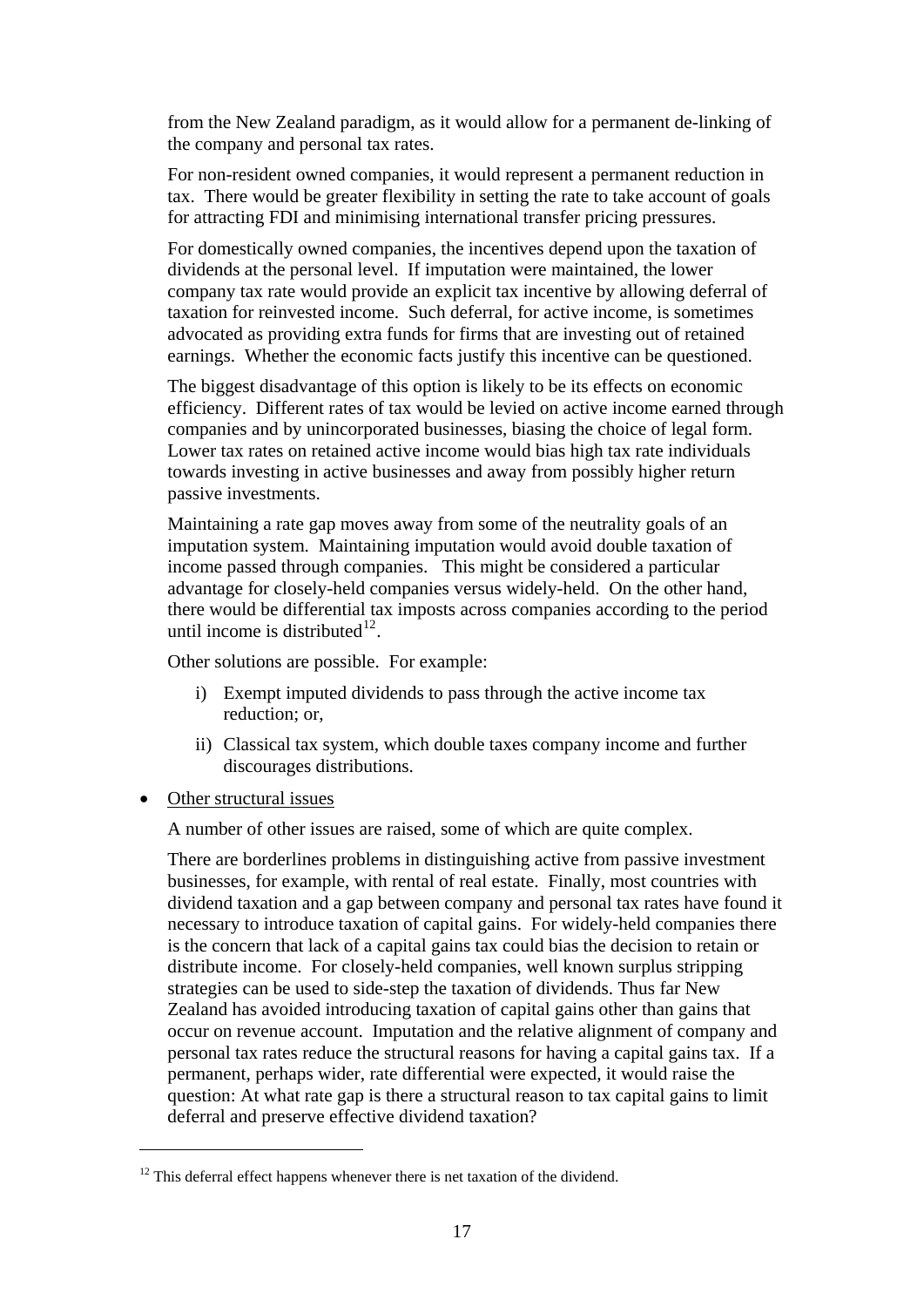## *Nordic approach*

A Nordic system would apply the lower company rate of tax to all capital income, whether the assets are held by individuals, companies or other entities. Labour income would continue to be taxed at marginal personal tax rates.

The Nordic countries introduced their systems for a number of reasons.

Norway has been the leading proponent of split rate systems. In 1992 Norway undertook a reform of their tax system that followed the pattern of tax reforms in the OECD. They replaced a tax system characterised by high tax rates and a distorted base with one with lower tax rates and a broad base. However, unlike most other reforms at that time, they decided to introduce a split rate system with a flat tax rate of 28 percent on company income and personal income from capital; with a progressive system with higher rates of tax and social security contributions on income from labour. At the time of introduction the top combined (including employers' contributions) rate of tax on labour income was about 50 percent; by 2003 it had risen to a combined total of 64.7 percent.

The basic motivation for the reform was to preserve internationally high rates of tax on labour income, while responding to international pressures which made sustaining such high rates on capital income impossible. The system also addressed other structural problems such as arbitrage between rates of tax on capital and labour.

The traditional Nordic system requires splitting labour and capital income for unincorporated businesses and closely-held companies. This proved to be the Achilles heel of the system. More recently Norway has replaced its system to fix problems in the traditional split rate model and to respond to ECJ determinations that imputation systems cannot discriminate among EU countries.

The new Norwegian system incorporates a capital gains tax and double taxation of dividends above a standard rate of return. Tax rates on capital and labour are aligned rather ingeniously to prevent deferral of tax on labour income earned through companies and to apply the higher rate of tax to economic rents and not marginal investments. This system obviates the need for rules to distinguish between capital and labour for companies, but such rules are still required for unincorporated businesses.

The New Zealand tax system differs from the Nordic system as it has lower personal tax rates overall and a smaller difference between the top personal tax rate and the company tax rate. Moreover, New Zealand has no payroll tax to fund social security contributions and this makes it more feasible than would otherwise be the case to achieve alignment. Norway's reduced tax rate on capital income is close to the current New Zealand tax rate. Alignment is a potential policy for New Zealand, but clearly out of reach for Norway. New Zealand does not have a general tax on capital gains, and there has never been a political consensus in favour of such a tax.

On the other hand, a number of recent policy decisions, such as the capped tax rate for PIEs, have moved New Zealand's system in the direction of a split rate for capital and labour, (at least for taxpayers on higher rates of personal tax).

Given these measures, an option would be to adopt a simplified alignment of capital tax rates. PIE income is currently subject to a capped tax rate. PIE income is taxed at the lesser of the company tax rate and the statutory tax rate of the individual. A capped tax rate could be extended to all investment income (using a list approach, not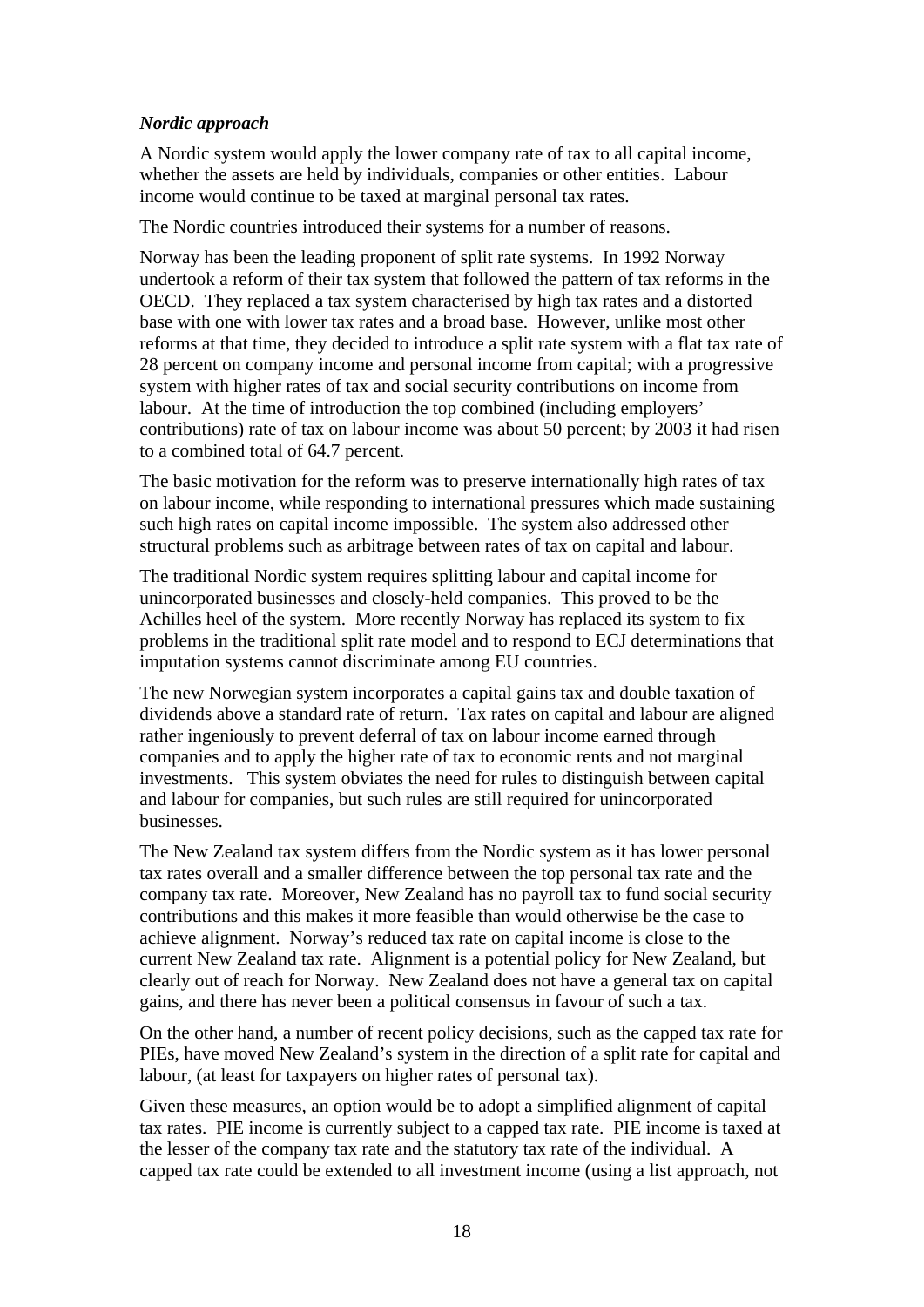active-passive), wherever it is earned. The system would not adopt the Nordic separation of labour and capital income for unincorporated and closely-held. The capital component of unincorporated business income would face personal marginal tax rates and the labour component of closely-held company income would enjoy the company tax rate. (There would be need for rules to prevent sheltering of pure labour income.) Imputation could be maintained, but a capped capital tax rate would apply to dividends. This approach would have much in common with a number of European schedular tax systems which apply lower rates of tax on certain forms of investment income.

Biases would remain because different rates of tax on business income of companies and unincorporated businesses. Many of the efficiency issues of the Mind-the-gap approach would arise with the simplified Nordic approach. However investment income would be taxed equally in different entities and so the incentive to artificially hold investments in tax efficient ways would be removed.

The change would exacerbate fairness issues between labour and capital income arising from the current tax minimising strategies. Capital income is concentrated with higher income earners, and so overall progressivity would be reduced. On the other hand, as is well known, the absence of inflation adjustments implies that capital income of individuals is often over-taxed, even at current low inflation rates. A capped tax rate could be seen as an ad hoc recognition of this over-taxation.

Finally, efficiency and fairness concerns could be lessened if applying a lower tax rate to investment income could be seen as a halfway house to full company and personal tax rate alignment over time.

#### **Conclusion and Issues for Discussion**

While it is difficult to arrive at definitive conclusions in this complex area, the paper does present an ordering of preferences and policy questions. These are:

- 1. The paper suggests that a deep rate cut is not a preferred option for New Zealand. This conclusion rests on the answers to some questions:
	- 1.1. Is there a best rate of company tax rate for New Zealand which trades off the efficiency benefits of lower company rates against the loss of tax on rents?
	- 1.2. Is investment more sensitive to relatively high tax rates rather than low rates?
	- 1.3. Is there significant tax base risk from high company tax rates, to justify reducing rates to save revenue leakage?
- 2. The paper suggests that arguably the preferred option would be the alignment approach, with the company and top personal tax rate equalised, and applied to a broad-based definition of income. Questions arise:
	- 2.1. Is alignment the best alternative, or is there a case for reducing company tax rates while keeping personal tax rates higher?
	- 2.2. What is the future direction of the company tax rate in response to international developments? Is alignment sustainable?
	- 2.3. Could an increase in the rate of GST be used to fund across-the-board personal tax rate cuts to maintain alignment?